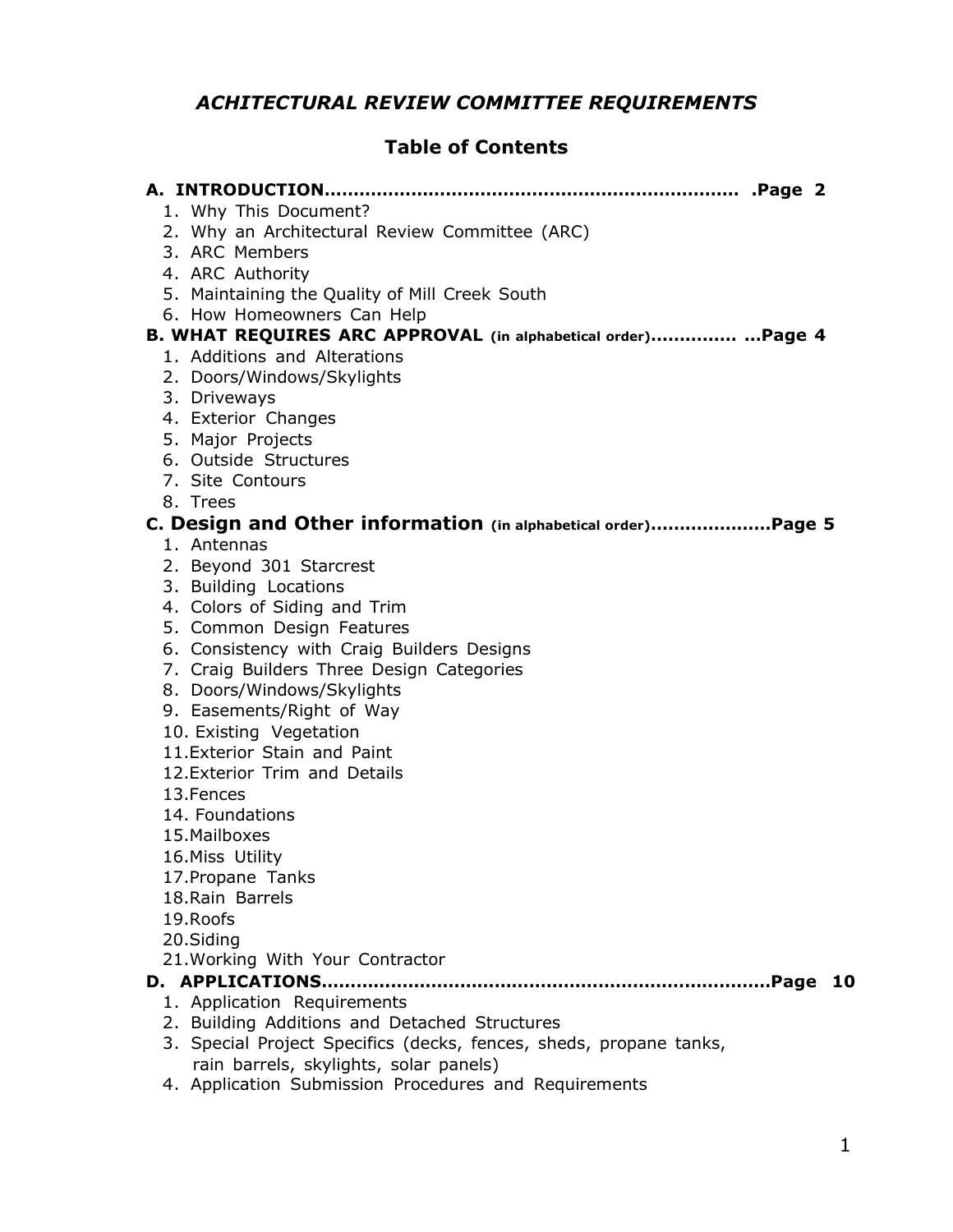### *MILL CREEK SOUTH HOMEOWNERS ASSOCIATION* **ARCHITECTURAL REVIEW COMMITTEE (ARC) REQUIREMENTS Adopted by the Board September 21, 2011 Updated October 1, 2015**

## **A. INTRODUCTION**

1.**Why This Document?** The intent of this document is to provide information related to architectural requirements in an accessible and easily understood format.

2.**Why an Architectural Review Committee (ARC)?** This committee was created pursuant to the Declaration of Covenants and is responsible for upholding the architectural controls contained in the covenants.

The objective of the architectural review process is to maintain the visual character of the Mill Creek South community as established by the original developer. That character includes: preservation of natural woodlands and a sense of open space, consistency in architectural style, scale, materials and details with the houses built by Craig Builders.

The architectural style, quality of construction and natural surroundings are what attracted most of us to Mill Creek South. That is why it is absolutely essential that all proposed new construction and modifications to existing structures be submitted to the ARC for review and approval.

Adhering to ARC requirements helps maintain our property values and the harmonious aesthetic qualities of our subdivision. The consequences of deviating from our requirements help establish precedents others will cite and follow.

Maintaining the original architectural design requires the good will and commitment of each homeowner in following the requirements and abiding by the ARC review and approval procedures.

As needed, the committee meets monthly. All homeowners are welcome.

## 3.**ARC Members**

| <b>Steve Nelson</b> | 1707 Bent Tree    | 979-1176 | spn7w@virgini.edu         |
|---------------------|-------------------|----------|---------------------------|
| Tom Raney           | 1715 Arrow Wood   | 981-2608 | tomraney@nestrealty.com   |
| Teresa Olson        | 1445 Stoney Creek | 984-1582 | concierge2two@comcast.net |
| David Robinson      | 244 Starcrest     | 882-4944 | david@birchstudio.com     |

To reach the entire Architectural Review Committee: [arc@millcreeksouth.org.](mailto:arc@millcreeksouth.org)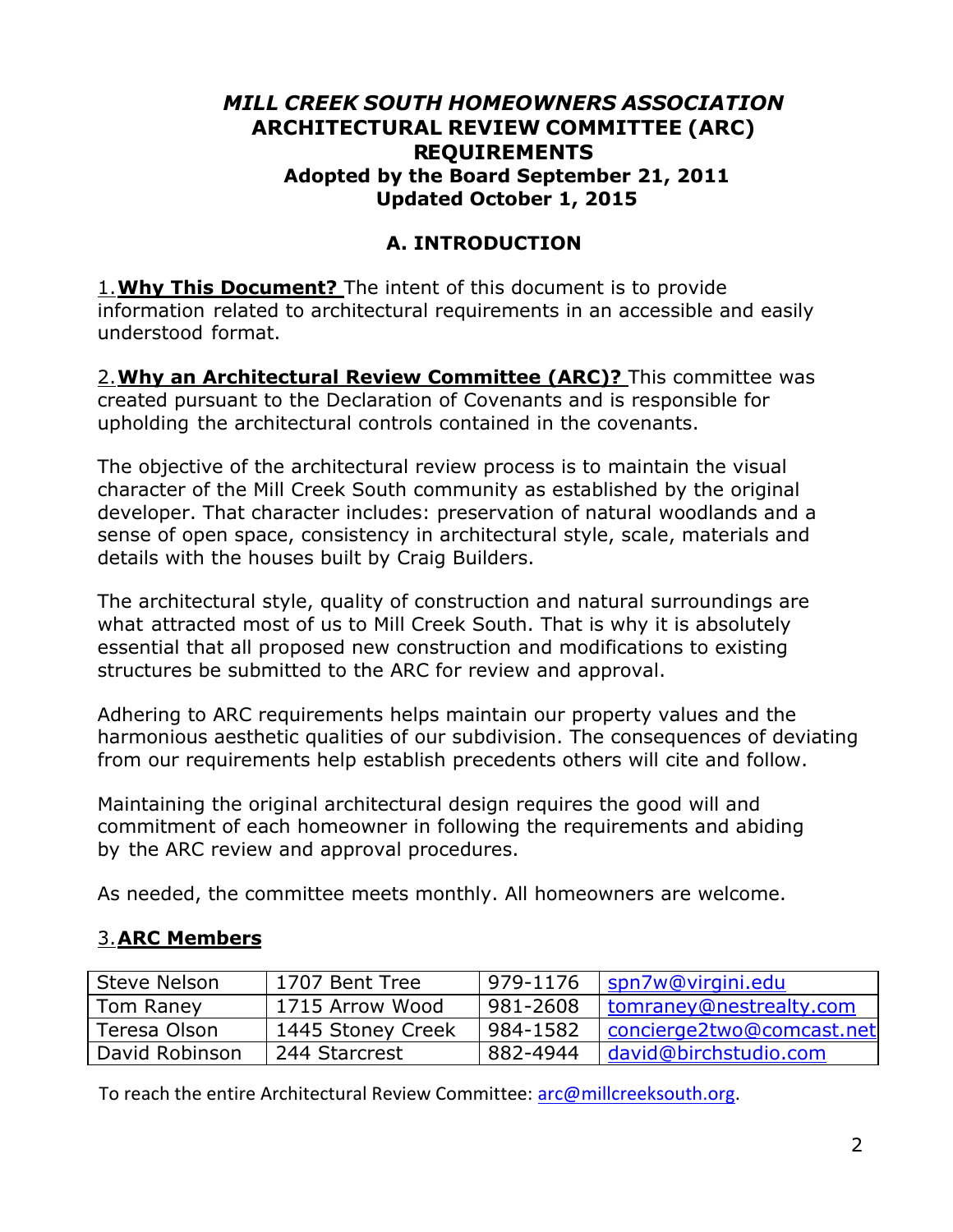4. **ARC Authority.** Our covenants and bylaws include legal requirements that are binding on all who purchase property in the subdivision. When we signed the purchase documents for our houses, we agreed to abide by the covenants, including the architectural requirements.

If a construction project is started without committee approval, the work will be required to be stopped until an application has been submitted, reviewed and approved. Homeowners are also responsible for obtaining Albemarle County Building Department permits for most types of construction projects.

Note the Declaration of Covenants, Conditions, Restrictions and Easements for Mill Creek Phase Two, Article VIII, Use Restrictions: (Underlining emphasis is ours.)

*(m) Every Owner shall be responsible for maintaining a good exterior appearance of his or her Lot and improvements thereto, including, but not limited to, exterior painting and staining, and reasonable maintenance of lawn and property.*

#### *Section 2.*

*Charges and Liens for Compliance Herewith. In the event that any Owner shall violate any one or more of the Use Restrictions set forth in Section 1 of this Article VIII, or in the event such Owner shall have been notified by the Association or its agents, employees, or attorneys (in writing sent by registered or certified mail to the Owner's residence address) of such violation, and in the event such violation is not stopped, halted, or corrected (as set forth in such written notification) and continues, then, without further notice, the Association may cause such violation to be stopped, halted, or corrected, without liability for doing so, and may cause any and all costs incurred (including attorneys' fees) in connection therewith to be charged as an assessment to such Owner. Such assessments may be collected in any of the manners specified on Article VI thereof, including suit at law or in equity or by filing a notice of assessment of lien as herein provided. The remedy herein provided shall be in addition to any other remedy provided or allowed by law in equity and shall not be deemed an exclusive remedy. Election or (sic) one remedy (whether herein specified or allowed or otherwise) shall not act as a bar to the subsequent or concurrent use of other available remedies.*

#### *ARTICLE IX GENERAL PROVISIONS*

*Section 1. Enforcement. The Association, or any Owner, shall have the right to enforce, by any proceeding at law or equity, all restrictions, conditions, covenants, reservations, liens and charges now or hereafter imposed by the provisions of this Declaration. Failure by the Association or by any Owner to enforce any covenant or restriction herein contained shall in no event be deemed a waiver of the right to do so thereafter.*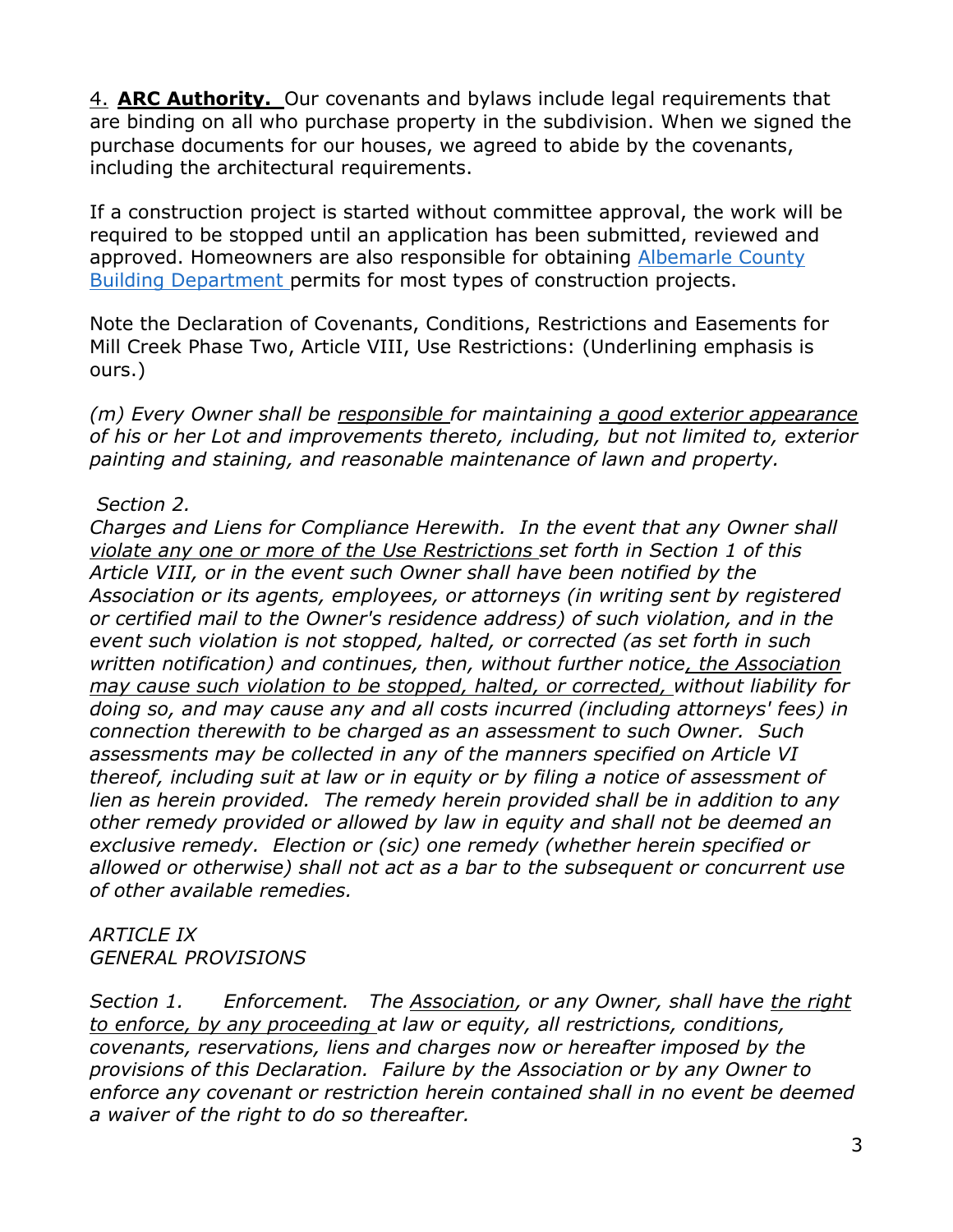5.**Maintaining the Quality of Mill Creek South.** The ARC, board of directors, and many residents are concerned that Mill Creek South could lose its original quality and trend downward. This could happen because:

- modifications are not reviewed and approved by the ARC;
- there are deviations from approved design during construction; and
- the passage of time, multiple resales, and changing tastes.

## 6.**How Homeowners Can Help**

- 1) Read the disclosure packet you received when you bought your home.
- 2) Review the ARC Requirements as you plan any additions or changes to the exterior of your home.
- 3) Follow the review and approval requirements in the ARC Requirements.
- 4) Do not apply for a building permit before obtaining ARC approval. Changes to your design could mean getting a new permit and paying additional county fees.
- 5) If you or your contractor start work and find you need to make exterior changes, contact the ARC immediately. Design changes that affect the exterior appearance of your project must be approved. The committee will respond promptly.
- 6) Feel free to alert a board member, ARC member, your neighbors, and the homeowner if you see anything that does not seem to conform to the ARC requirements. Stand up for your community values!

# **B. WHAT REQUIRES ARC APPROVAL**

1.**Additions and Alterations.** Includes porches, decks, carports, breezeways, attached garages, enclosure of existing decks and porches, and any other addition to or alteration of the existing structure.

2.**Doors/Windows/Skylights/Solar Panels.** Replacement doors or windows with a style or color different from the original.

3.**Driveways.** Changes that alter the location or slope of the original driveway.

4.**Exterior Changes.** Includes change of siding and trim color, installation of shutters, lattice, storm doors, sun screens or awnings, construction or installation of dormers, bays, skylights, solar panels, or pop-outs.

5.**Outside Structures.** Includes garages, mailboxes, gazebos, propane tanks, play houses, sheds, rain barrels, fences, etc. See the documents on the website:

*Fence Requirements, Shed Requirements,* and *Rain Barrel Requirements* for more details on those structures. *Note: Never vinyl or metal storage sheds.*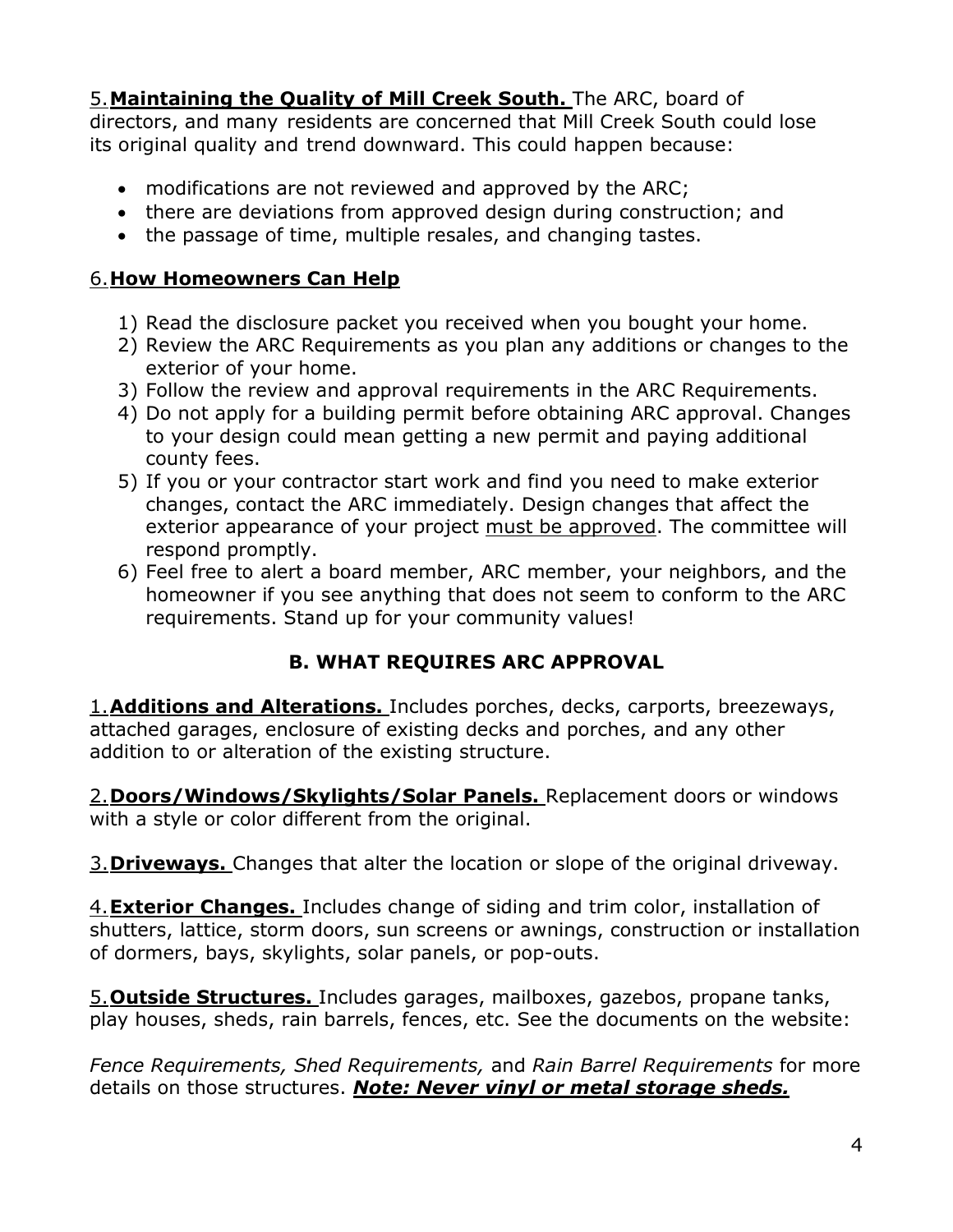6.**Major Projects.** The ARC suggests that in designing major projects such as additions and garages, homeowners consult with an architect or a builder who has built similar projects in Mill Creek or Mill Creek South.

7.**Site Contours.** Projects that alter the contours of the site or could affect storm drainage.

8.**Trees.** Removal of living trees greater than three inches in diameter.

# **C. DESIGN AND OTHER INFORMATION**

1.**Antennas.** The Telecommunications Act of 1996, Section 207, granted the Federal Communications Commission the authority to preempt community association restrictions on direct broadcast satellite, television broadcast, and multichannel multiunit distribution service antennas.

2.**Beyond 301 Starcrest.** The houses beyond this point are part of Lake Reynovia subdivision and are under different covenants and architectural design criteria. They may not be used as precedents for any exterior design elements in Mill Creek South.

3.**Building Locations.** Relative to property lines, setbacks and easements, homeowners must comply with Albemarle County zoning and building requirements and with the requirements of utilities, including the Albemarle County Service Authority.

4.**Colors of Siding and Trim.** These shall be selected from the colors used by Craig Builders in Mill Creek South. Additions and new structures shall have the same siding and trim colors as the existing dwelling. No house may have the same siding color as adjoining houses on the same street.

A list of the original color schemes for each house is available at millcreeksouth.org. Please contact the ARC at [arc@millcreeksouth.org](mailto:arc@millcreeksouth.org) if you would like to borrow samples of siding colors.

## 5.**Common Design Features**

- 1) Steep roofs, with brown or grey asphalt shingles
- 2) Hip or gable roofs. Shed roofs only as extension of gables or hips. No freestanding shed roofs. No flat roofs, domes, octagons, etc.
- 3) Horizontal siding: cedar or fiber cement (e.g. HardiePlank)
- 4) Earth tone stain on cedar siding
- 5) Brick-faced foundations. Chimneys in brick or boxed with horizontal siding
- 6) Traditional panel front doors
- 7) Mailboxes—style and color approved by the ARC
- 8) Maintained lawn grass swales (parking strips) along the public streets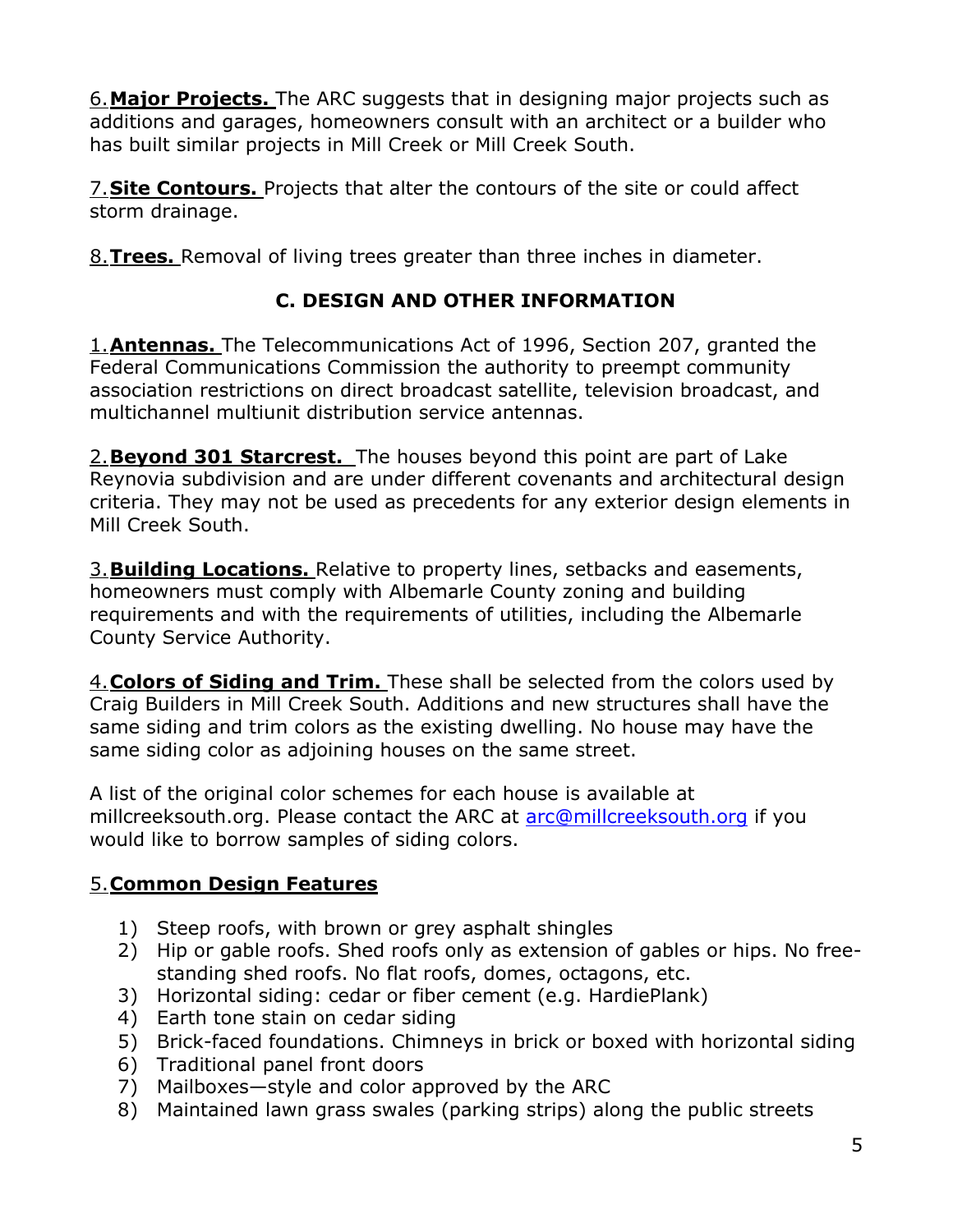6.**Consistency with Craig Builders Designs.** All new structures and all additions and modifications to existing structures shall be consistent with the architectural designs used by Craig Builders in Mill Creek South. All additions and secondary structures should maintain the original proportions and scale of the existing dwelling.

# 7.**Craig Builders Three Design Categories**

1.) Contemporary (Copperstone, Alder, Ashley, Autumn Run, Stonebrook, Springate)

- Limited door and window trim. Trim the color of siding or another earth tone—never white.
- Windows are sliders or casements with dark sash
- Windows are single pane—no divided lites
- Square porch columns with no capitals or bases.

2.) Cottage Style (New Englander, Springate II, Wedgewood, Millstone)

- Square-cut window trim (rough-sawn cedar), painted to match siding or in other earth tone
- Divided lite windows, usually casements
- Square porch columns with no capitals or bases

3.) Traditional (Includes New Englander II, Darby, others)

- Milled window and door trim, painted white
- Divided lite, double-hung windows
- Traditional square porch columns with capitals and bases
- White fascias on porches; shutters on front elevation
- Cornice returns at gable ends on front elevations; overhanging gable ends on front elevations

8.**Doors/Windows/Skylights.** Doors and windows of new additions and detached structures shall match those of the original dwelling, or if the original windows are being replaced, all windows should be of the same sash color and style. Note:

- A storm door shall be the same color as the existing door.
- Skylights shall be similar to those originally installed by Craig Builders.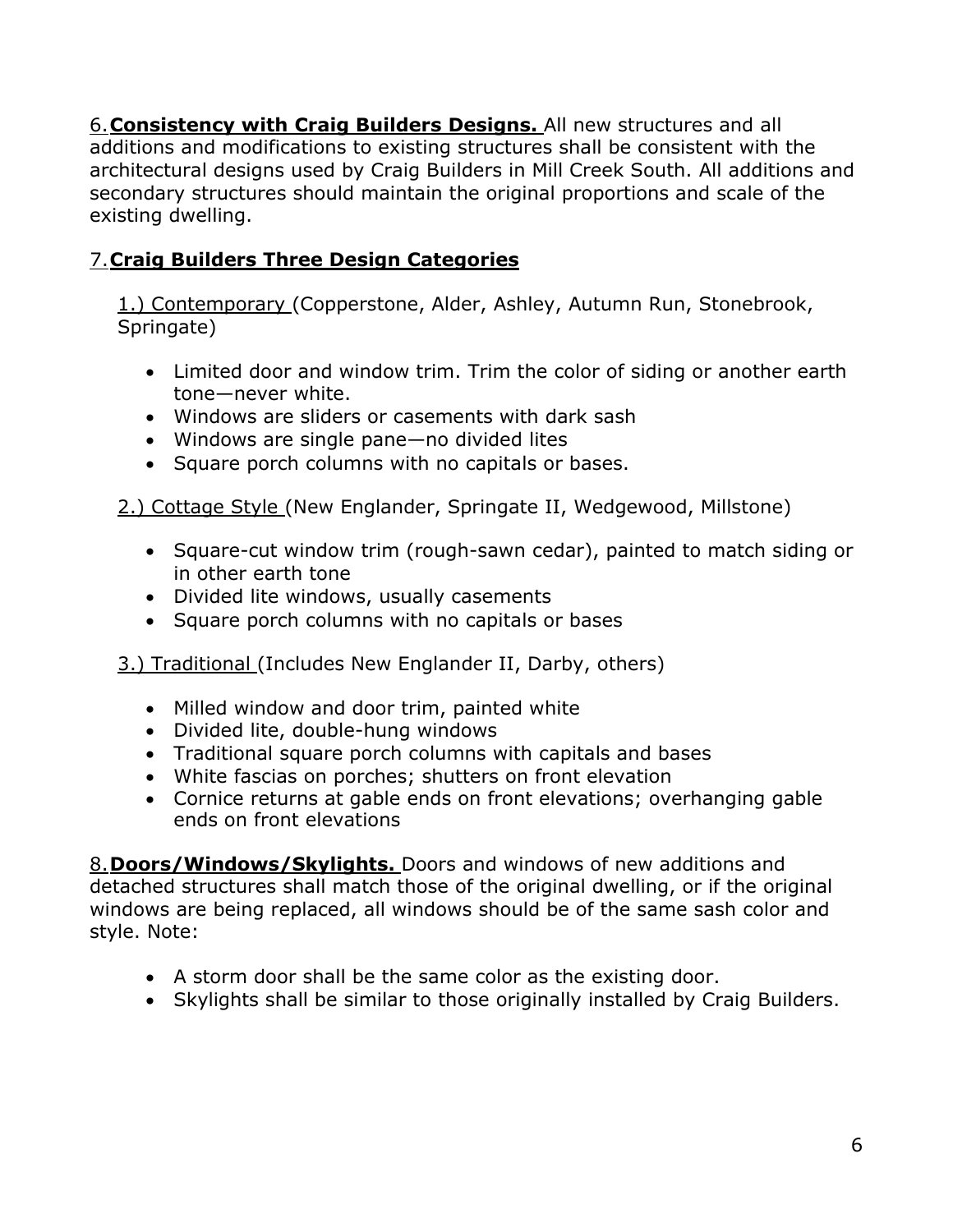#### *More About Windows*

- 1) Replacement of windows with windows of a different style or color requires ARC approval. Most windows are available in white, dark brown, or bronze. Sometimes dark colors require a special order. Be sure to allow for the ordering time when you plan your project.
- 2) If your home has slider windows and you decide to replace them, casement windows are more consistent with the original house design than double- hung windows.
- 3) Window opening proportions for slider/casement windows and for doublehung windows are different. Double-hung windows look out-of-place and are not in keeping with Mill Creek South design, unless the height is approximately twice the width. If you choose to replace slider/casement windows with double-hung windows, the opening will probably need to be modified so that your double-hung windows will have traditional proportions. This may require replacing some siding or surrounding the new narrower windows with wood casings. All changes must be approved by the ARC.
- 4) Window replacement is expensive. However, cutting costs by installing inexpensive pop-in windows and squarish double-hung windows devalues your property and affects the whole neighborhood negatively. Shop around for good design at an affordable price.

9.**Easements/Right of Way.** The county building regulations permit structures that are not on permanent foundations to be built in the 15-foot side yard area, but the homeowner has to get a special exception if the structure, such as a shed, requires a building permit.

Building and Zoning says that a shed should be built "no less than 6 feet from property line."

The homeowner needs to ensure the structure does not cross property lines and should get a survey if there is doubt about the property line.

The Virginia Department of Transportation has the right of way beside roads, generally between 25-150 feet from the road center.

10.**Existing Vegetation.** It should be disturbed as little as possible by the proposed construction. No living tree with a diameter of 3 inches or greater may be felled without approval from the ARC.

11.**Exterior Stain and Paint.** Siding is to be stained, not painted, using solid color stain with a flat finish, not semi-transparent or transparent stain. Paint, which is a surface application, does not adhere well to cedar and will peel and crack. Solid color stain lasts longer than paint because it bonds with the wood. Paint should be used on doors and trim.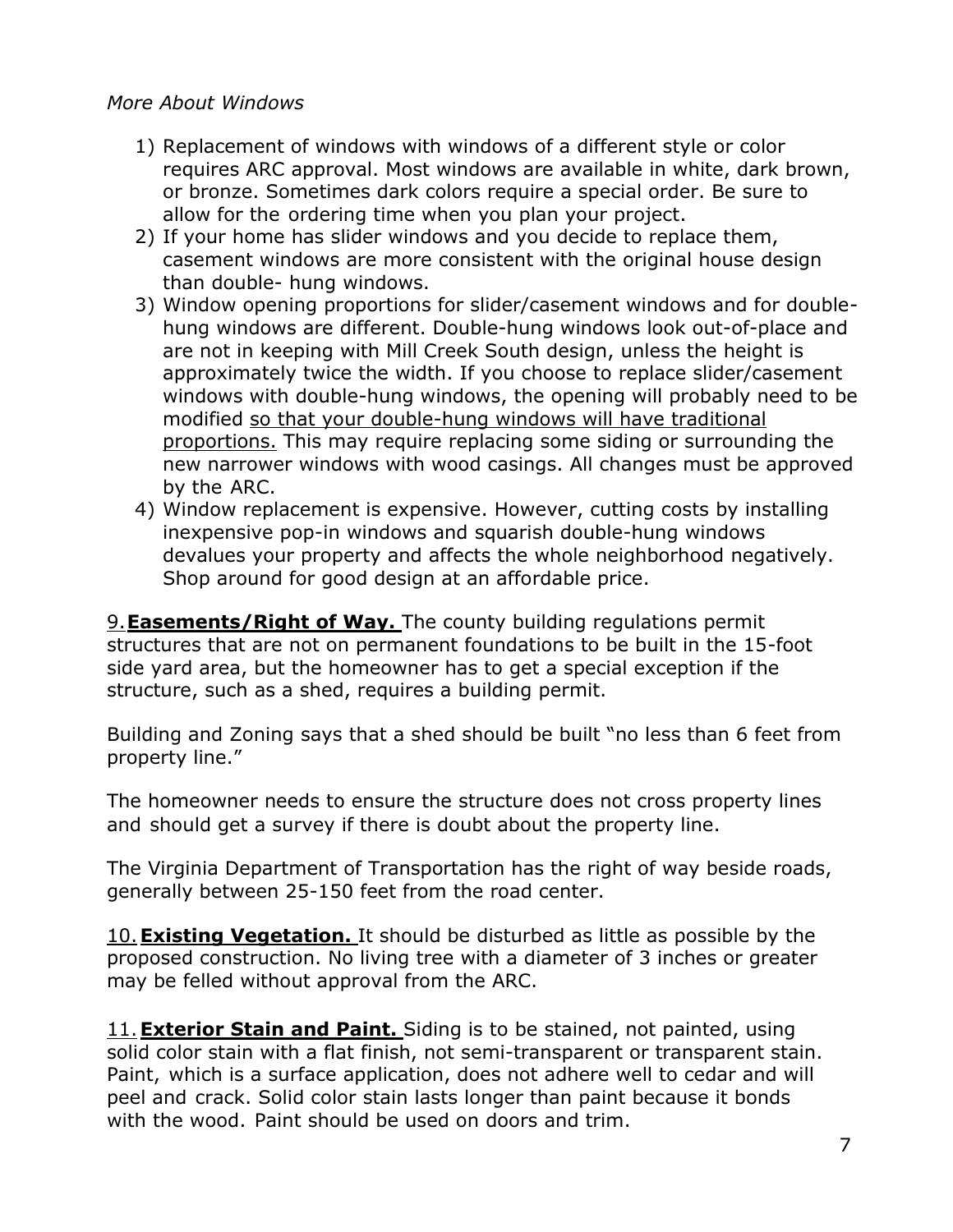HardiePlank (or the equivalent) finishing should be determined by the homeowner and contractor, considering the manufacturer's recommendations. Colors are to be selected from the ARC approved palette.

12.**Exterior Trim and Details.** Exterior window and door trim, fascias, corner boards, porch columns and all other exterior trim and details shall be consistent with those used by Craig Builders on houses of the nearest corresponding style.

13.**Fences.** Fences may be erected only in side and rear yards and shall be no taller than five feet above the ground level at any point. They shall not extend past the front corner of the house.

Solid board fences will not be approved, and picket fences shall be constructed with the finished side facing outward (i.e., toward the street, adjoining properties and common areas). It is preferred that fences not be sealed, stained or painted. The use and color of any sealer, stain, or paint shall be approved by the ARC. *Note: Never fencing in front of house or chain link fencing.*

14.**Foundations.** Any exposed foundations on front and side elevations are to be faced in brick that matches that used by Craig Builders in color, size, and joint spacing.

15.**Mailboxes.** Mailboxes and mailbox posts shall be of the design and color approved by the board of directors. Mailboxes and posts shall be painted Duron's Shore Beige, unless the box and post are of a design approved by the board that does not require painting. The approved vinyl unit costs around \$100.

The ARC supplies mailbox paint and primer free to homeowners. Contact David Robinson at [david@birchstudio.com](mailto:david@birchstudio.com) or 882-4944.

If you are interested in having your existing mailbox repaired or repainted by the Mill Creek South mailbox repair team, contact the office at [office@millcreeksouth.org.](mailto:office@millcreeksouth.org)

16.**Miss Utility.** Contact 1-800-522-7001 to have utility locations marked before making construction plans.

17. **Propane Tanks.** Tanks should be behind houses, if possible. For safety reasons, tanks should be painted a light, reflective color. Any that can be seen from the front should be shielded by vegetation, lattice, or other screening and painted the color of the house/deck or left natural.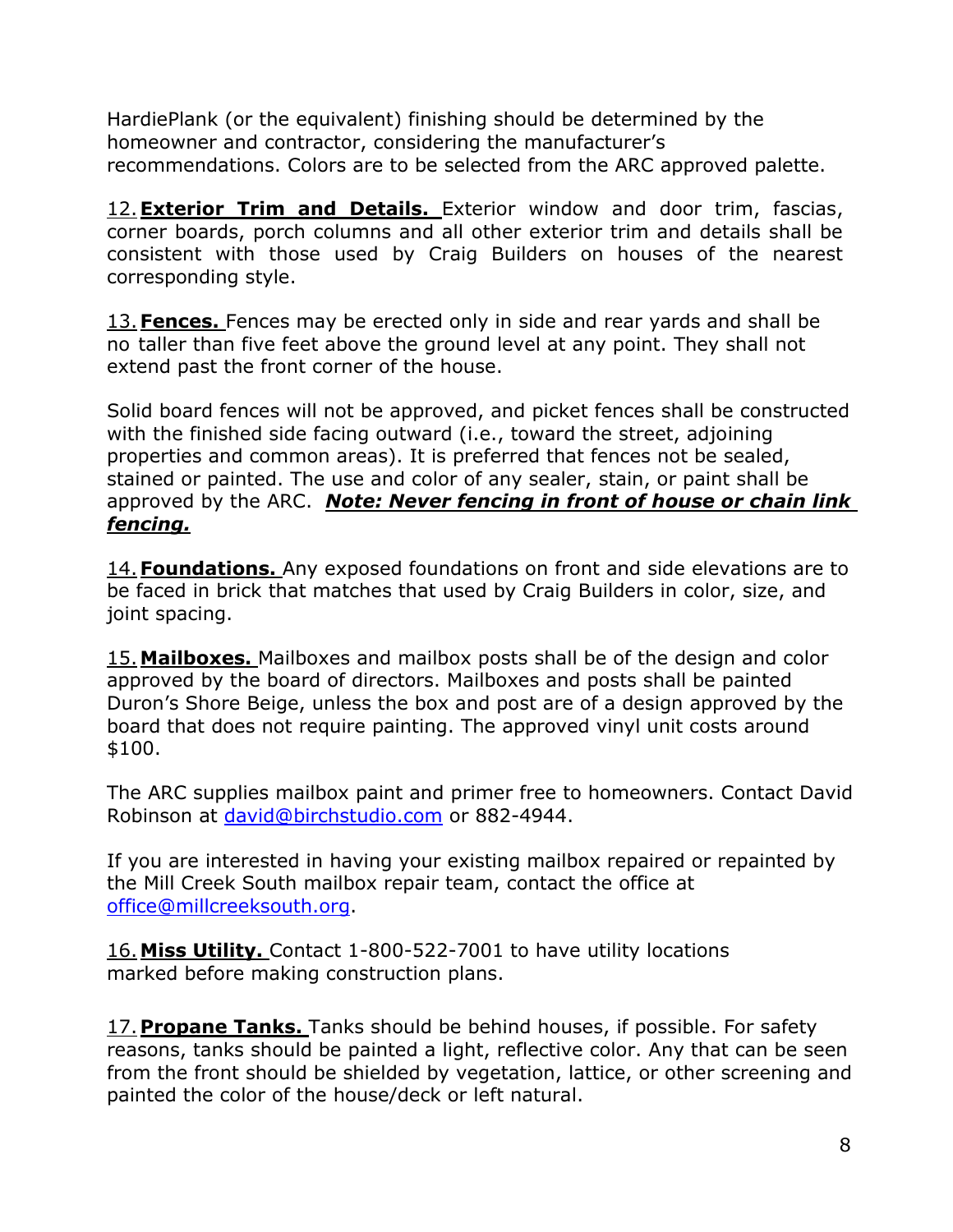18.**Rain Barrels.** Barrels should be behind houses, if possible, and of a color that blends in with surroundings, such as brown, black, or green or painted the color of the house. Any rain barrels that can be seen from the front should be shielded by vegetation, lattice, or other screening and painted the color of the house/deck or left natural.

19.**Roofs.** Roof pitches of additions should be reasonably consistent with the pitch of the principal roof or roofs of the existing dwelling. Roofs of detached structures, such as garages and sheds, shall be constructed at the same pitch as the principal roof of the dwelling and shall be a gable or hip roof of the same style as the roof of the dwelling. No detached structure may be built with a shed roof.

Roofs of new dwellings must be consistent in pitch, overhangs, and shingle color, style and type with the original Mill Creek South homes.

Roof shingles must match the original roofing of the dwelling as closely as possible in color, size, construction, exposure and must be of the type "double thickness laminated strip shingle."

20. **Siding.** Siding shall be of the same type and dimension used in the original dwelling, except that HardiePlank, or similar cement fiber siding material, may be used in lieu of cedar siding. Siding must be installed horizontal and with the same exposure as on the original dwelling. Siding of new homes shall be consistent with these criteria. *Note: Never vinyl or metal siding.*

### 21.**Working with Your Contractor**

- 1) For your protection, always use a licensed contractor and get references from the contractor for three recent jobs similar to yours. Call the references and ask them specific questions about their satisfaction with the contractor (e.g., completing the work on time and within budget, getting your concurrence on changes, cleaning up and minimizing inconvenience to the family, and leaving everything in working condition.)
- 2) Review the ARC Requirements with your contractor and make sure you have a mutual understanding about how these guidelines apply to your project.
- 3) Ask the contractor if any items will require a long lead time to order (e.g., windows) and make sure that item complies with the ARC requirements before ordering.
- 4) Include in the contract all elements and details that will affect the exterior appearance of your projects. For example, if you will be adding or replacing windows, specify the type (e.g., double-hung, basement, or slider) and color of the windows. Also, specify whether the windows will be single pane or divided lite and whether any trim is to be used. All of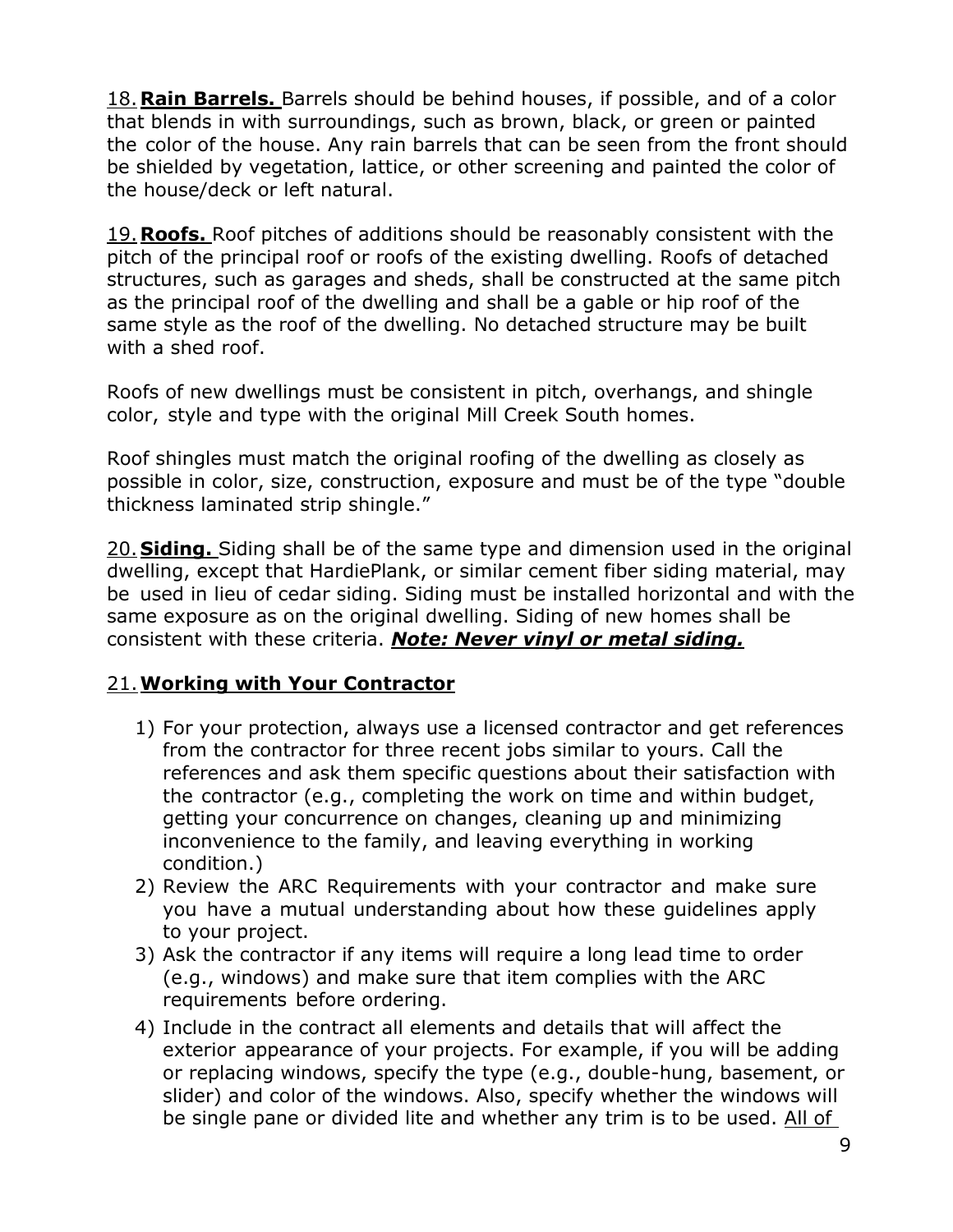these details must be consistent with the style of your house.

- 5) In your contract, specify that the contractor is not to make any substitutions without your approval. **Do not allow your contractor to push you into making changes that might require the ARC approval without allowing time to get ARC approval.**
- 6) Be sure the contractor understands not to proceed with any construction until you have received the ARC's approval. Notify your contractor promptly when you get approval.
- 7) Sometimes the ARC adds comments and instructions when it approves an application. Be sure to inform your contractor about these instructions and include them in your contract.
- 8) Contractors are not permitted to put up signs on your property. The builder's sign is permitted only when a new home is built on a vacant lot. The board permits this because the sign provides a phone number in case of an emergency.
- 9) Construction work is not to begin before 7:30 a.m. (county ordinance) and should end by 7:30 p.m. Make it clear to your contractor that he/she is to minimize disruptions to the community and to your site: park vehicles on shoulders, not in street, remove debris, cover stockpiled materials, avoid playing loud music, take measures to prevent damage to other properties in the event of high winds and heavy rains.

# **D. APPLICATIONS**

## 1.**Special Project Specifics**

- 1) Decks. Dimensioned drawings to scale showing floor plan, elevations, and materials. The color should be a natural wood color or match the house.
- 2) Fences. Dimensioned drawings to scale showing the site plan on a copy of the plat and both faces of the fence if different, any gates, and materials. (Include the online form "Fence Requirements" with your application.)
- 3) Sheds. The supplier's standard drawings and if available, a photo or artist's rendering of the shed. Show location on a plat copy. (Include the online form "Shed Requirements" with your application.)
- 4) Propane Tanks/Rain Barrels/Skylights/Solar Panels. Indicate location, size, color(s), type of barrier, material, etc.

## 2.**Building Additions and Detached Structures.** Include with the application:

- 1) Dimensioned drawings to scale, including details such as:
	- A floor plan
	- A roof plan
	- Elevations of all exterior sides of the structure or addition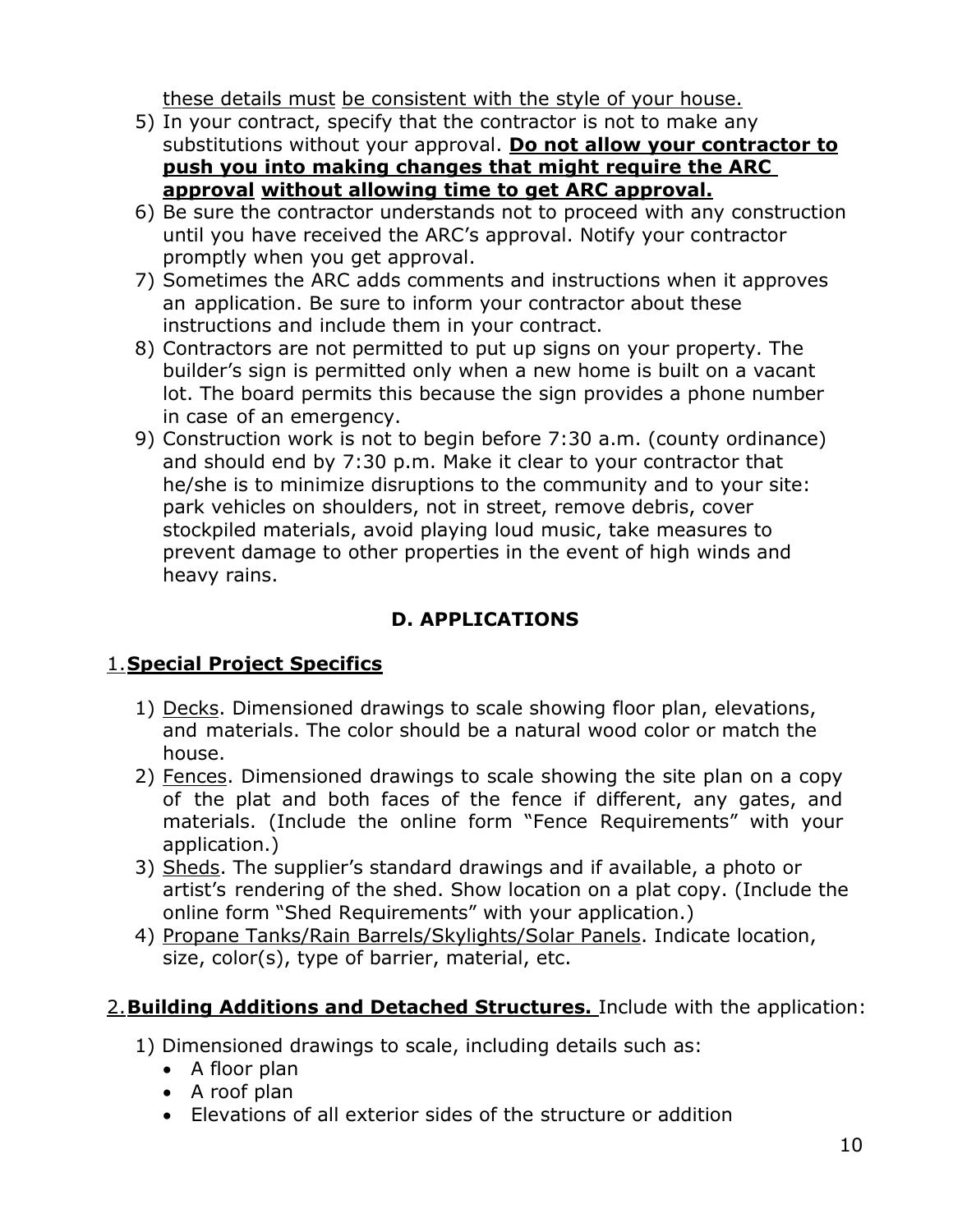2) A site plan on a copy of the plat showing the exact location of the project, the distance to all property lines, and the type and location of erosion control measures, if needed.

3) Elevation details, showing all exterior details, including:

- Window and door placement
- Window and door style and trim
- Eaves and overhangs
- Corner boards
- Roof style and pitch
- Finish materials (e.g., cedar siding, HardiePlank, brick)
- Elevations drawn at the scale of  $\frac{1}{4}$  inch = 1 foot. See Craig Builders drawings, following the examples of elevations.

### 3.**Application Submission and Response Procedures**

- 1) Requests for architectural review should be submitted to the chairperson of the ARC. You may complete an application online and send to [arc@millcreeksouth.org,](mailto:arc@millcreeksouth.org) or you may mail the completed application to ARC, Mill Creek South, P.O. Box 1283, Charlottesville, VA 22902. Please direct questions to [arc@millcreeksouth.org.](mailto:arc@millcreeksouth.org)
- 2) The committee will respond within 30 days of receipt of the application. If an approved project is not started within one year of approval, a new application must be submitted.
- 3) Applicants should allow 30 days for committee action. The committee will return to the applicant any application that is incomplete and/or does not clearly describe the proposed construction or alteration. A new 30-day approval period begins when the committee receives the completed application.
- 4) The committee may ask to meet with the applicant to discuss the proposed project. Any comments made at such a meeting shall be recorded by the committee and a copy of the comments provided to the applicant. If the committee requests that the applicant revise the plans, a new 30-day approval period begins when the committee receives the revised application and plans.
- 5) Applicants are advised not to obtain a building permit before obtaining the ARC approval, in the event that the committee requires changes to be made in the plans.
- 6) If any county department or other regulatory agency requires the plans approved by the committee to be changed in a way that affects exterior appearance, the applicant must submit the changes for architectural review. In such cases, the committee will make every effort to expedite the review.
- 7) Any construction started before formal approval by the committee is subject to a stop-work order from the board of directors and to the